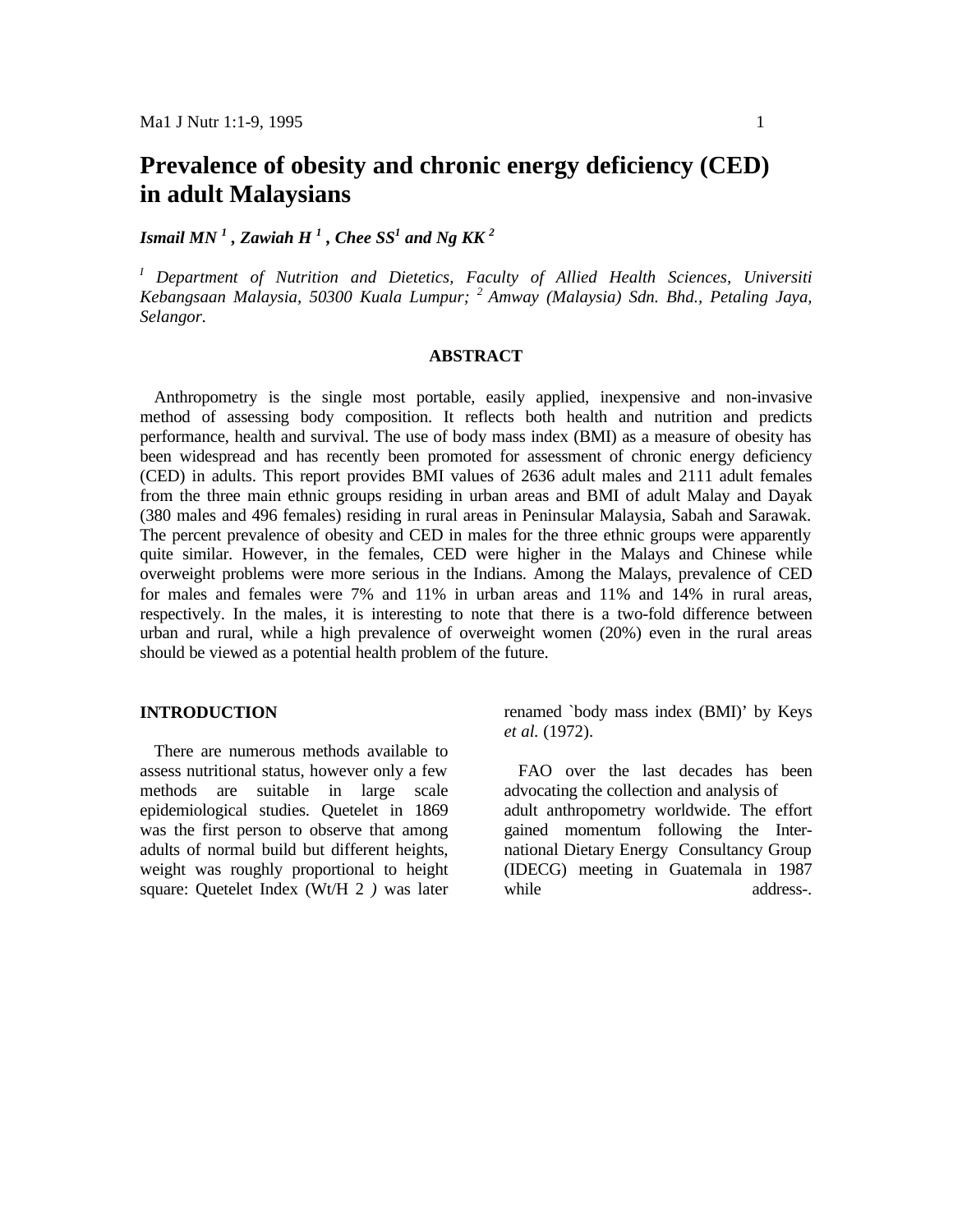ing issues related to chronic energy deficiency (CED). Following that meeting, FAO embarked on a detailed analysis of BMI data from all over the world (Ismail & Zawiah, 1991) and encouraged the recalculation of data and reevaluation of morbidity data which might provide us a practical evaluation of the usefulness of the chosen cut-off points in BMI.

Despite Its Inherent limitations, BMI has been widely used as a measure of obesity and risk of mortality. Its use as a valid index for the assessment of undernutrition in adult has been a subject of interest in recent years. However, unlike the children, where body weight and height have long been used to define nutritional state, no comparable criteria exist for adults.

The need to promote the use of BMI as a simple indicator of nutritional well-being in any community has prompted FAO to convene an informal meeting In 1992 to look into the functional consequences of low BMI. More recently, WHO (1993) organized an Expert Committee Meeting in Geneva, to examine the uses of anthropometry in health and to formulate recommendations on appropriate reference data and also to device simple methods for collecting and interpreting information. This paper reports the use of body mass index (BMI) as an Indicator of obesity and CED in adult Malaysians.

# **SUBJECTS AND METHODS**

#### **Subjects**

Anthropometric data from 5623 adults aged 18 - 60 years (3016 males and 2607 females) from three main ethnic groups (Malay, Chinese and Indians) and Dayak were compiled from earlier reports (Ismail & Zawiah, 1991) and a recently concluded Intensification of Research in Priority Areas (IRPA) study on energy requirements of adult Malaysians. This nationwide study comprised of a stratified random sample from various locations, namely, Northern region (Karangan and Pendang, Kedah), Southern region (Johor Bharu, Skudai and Layang-Layang, Johore), Eastern region (Kampung Bukit Payung and Kampung Raja Besut, Terengganu), Central region (Klang Valley and Kuala Pilah, Negeri Sembilan), Sabah (Pitas district and Kota Kinabalu) and Sarawak (Ensebang Plaie, Kota Samarahan and Kuching).

The selection of areas under study was based on the recommendation of the Social Economic Research Unit (SERU) and Economic Planning Unit (EPU) for the rural poor while urban areas in the same region were selected through discussion with relevant departments in the Ministry of Health and State Secretariat in the regions.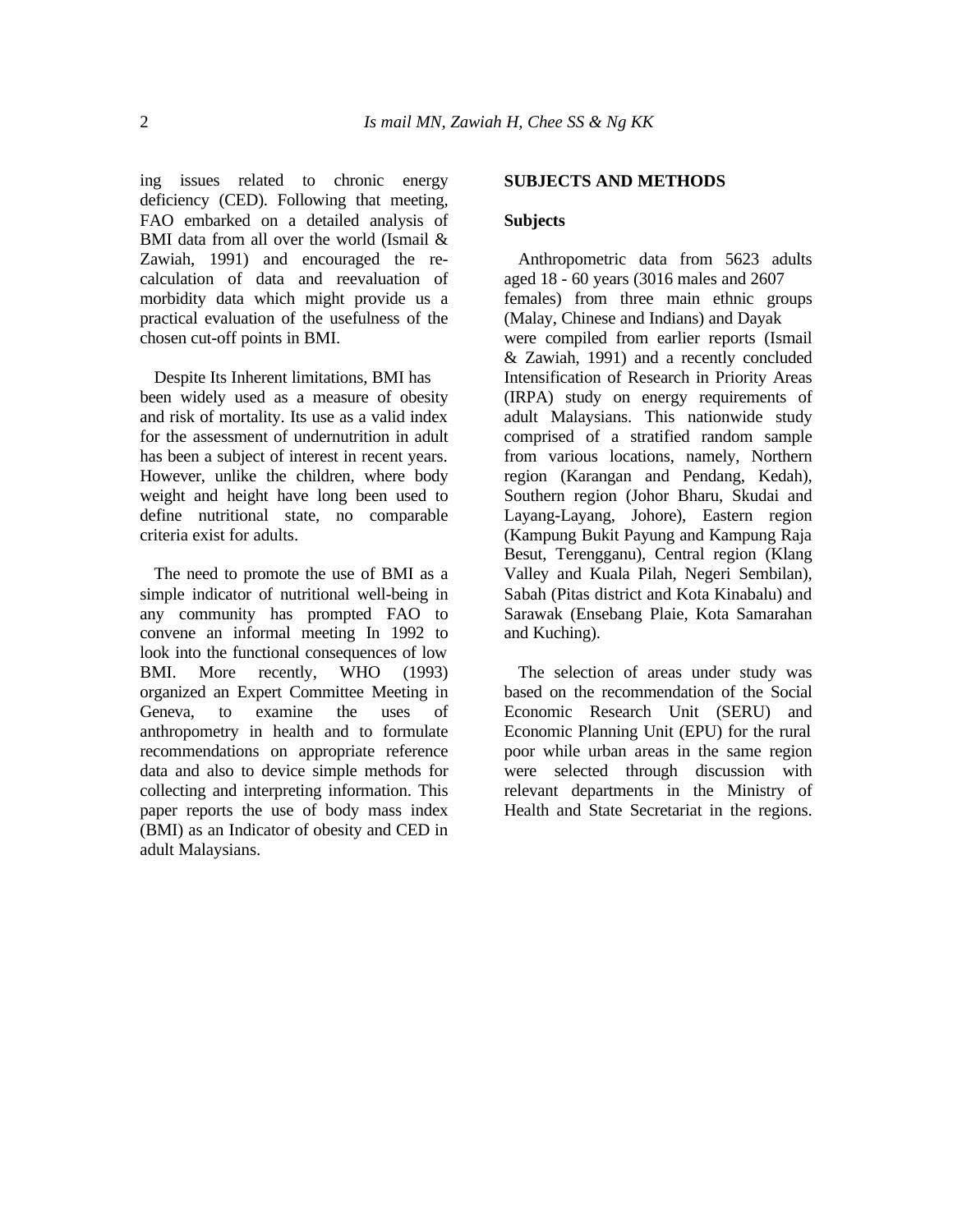## **Methods**

Body weights were measured in light clothings, without shoes to the nearest 0.1 kg using a digital SECA balance (Model 713 Germany). Heights were measured to the nearest 0.1 cm using the SECA balance with height attachment. Body mass index  $(Wt/Ht^2)$  was calculated for each individual. Percent body fat were measured in a subsample of 577 males and 588 females. Skinfold thickness measurements were taken using the Harpenden skinfold calipers (British Indicators, United Kingdom) at four sites as recommended by Durnin and Rahaman (1967) and body fat, as a percentage of body weight was calculated from the sum of four measurements of skinfold thickness (Durnin & Womersley, 1974).

## **RESULTS AND DISCUSSION**

BMI are most effectively used as indicators to describe the nutritional status of population and as an expression of the magnitude and distribution of undernutrition and overnutrition. BMI of some 2636 adult males and 2111 adult females from three ethnic groups in urban areas were compiled and the results as shown in Table 1 revealed that in males, about 64% could be classified as normal, 7% as underweight, conforming grades I - III CED while 29% were overweight, out of which 5% were obese grade II. In females, about 63% were normal, 11% were classified as CED, while 26% were overweight including 8% who were obese grade II. The overall picture indicates that in an urban setting, overweight problems overshadowed the underweight problem, and this

**Table** 1. Percentages of Subjects From Urban Area According To Classes of BMI In Malaysia.

|               |                 | <b>BMI</b> Classification* |                                                  |                               |                                  |                             |                                     |                                    |                        |       |
|---------------|-----------------|----------------------------|--------------------------------------------------|-------------------------------|----------------------------------|-----------------------------|-------------------------------------|------------------------------------|------------------------|-------|
|               | 3rd<br>CED<br>n |                            | 2 <sub>tt</sub><br><b>CED</b><br>>16.0<br>.517.5 | 1st<br>CED<br>>17.5<br>\$18.5 | Low<br>Normal<br>>18.5<br>< 20.0 | Normal<br>$=20.0$<br>\$25.0 | 1st<br>Obese<br>>25.0<br>$- 8.90.0$ | 2nd<br>Obese<br>>30.0<br>$- 540.0$ | 3rd<br>Obcac.<br>>40.0 | Total |
|               |                 | $\leq 16.0$                |                                                  |                               |                                  |                             |                                     |                                    |                        |       |
| MALE          |                 |                            |                                                  |                               |                                  |                             |                                     |                                    |                        |       |
| Malay         | 1018            | 0.5                        | 1.1                                              | 5.3                           | 10.7                             | 52.9                        | 23.9                                | 5.6                                | 0.0                    | 100   |
| Chinese       | 1146            | 0.9                        | 1.6%                                             | 4.8                           | 11.1                             | 56.1                        | 22.0                                | 3.5                                | 0.0                    | 100   |
| Indian        | 472             | 1.5                        | 1.5                                              | 5.9                           | 10.8                             | 47.2                        | 27.4                                | 5.7                                | 0.0                    | 100   |
| Total         | 2636            | 0.8                        | 1.4                                              | 5.1                           | 10.8                             | 53.3                        | 24.0                                | 4.7                                | 0.0                    | 100   |
| <b>FEMALE</b> |                 |                            |                                                  |                               |                                  |                             |                                     |                                    |                        |       |
| Malay         | 817             | 0.2                        | 1.7                                              | 9.2                           | 14.7                             | 45.8                        | 19.8                                | 8.6                                | 0.2                    | 100   |
| Chinese       | 979             | 0.5                        | 1.0                                              | 10.3                          | 17.6                             | 53.4                        | 12.9                                | 4.3                                | 0,0                    | 100   |
| Indian        | 315             | 0.3                        | 1,6                                              | 4, 4                          | 8.4                              | 38.4                        | 29.8                                | 16.5                               | 0.6                    | 100   |
| Total         | 2111            | 0.4                        | 1.4                                              | 8.9                           | 15.1                             | 48.2                        | 18.1                                | 7.7                                | 0.2                    | 100   |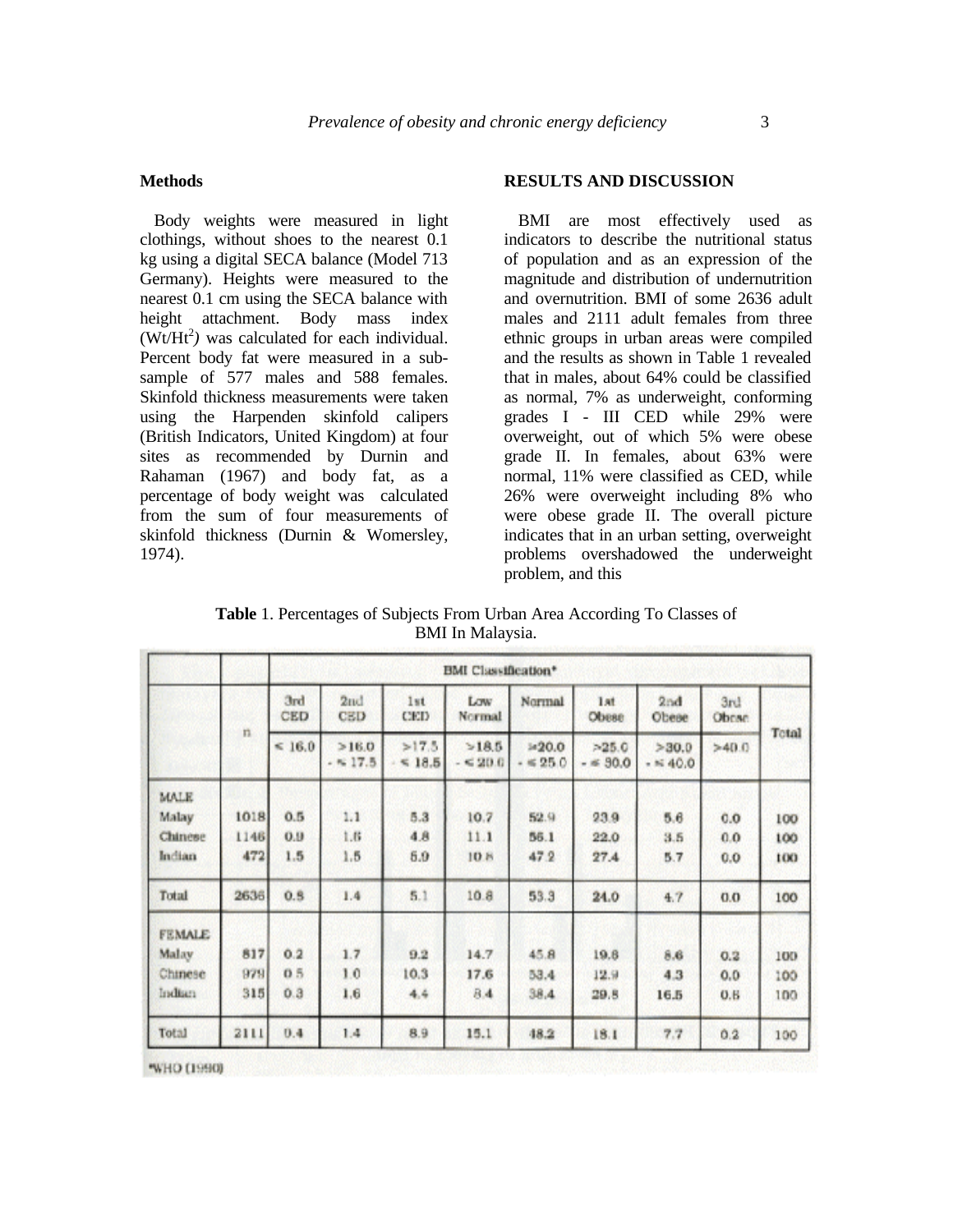

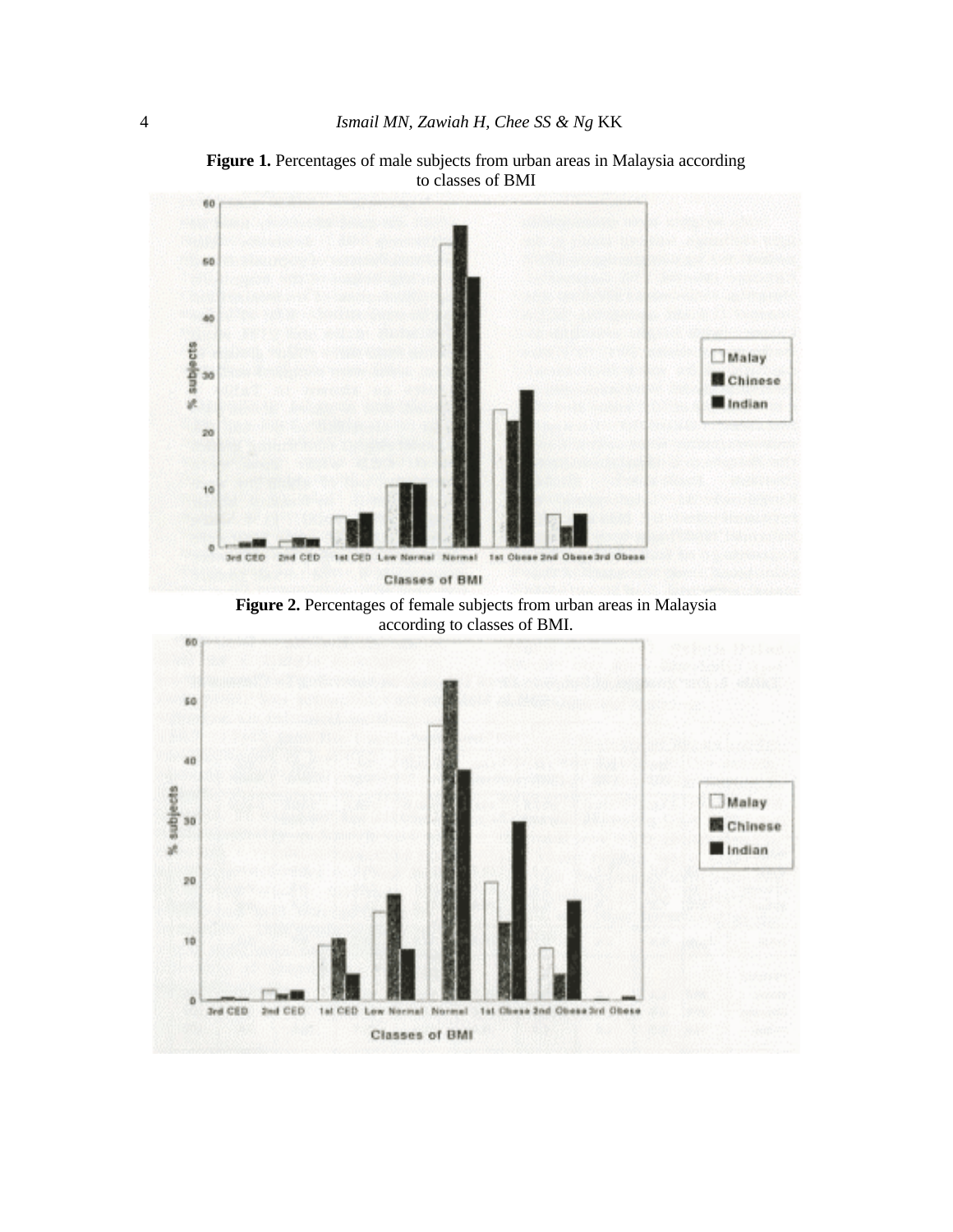may be the trend in other developing countries too. Figure 1 and Figure 2 highlight the ethnic differences in BMI of males and females, respectively. The percent prevalence of CED and obesity in males for all three ethnic groups were apparently quite similar (Figure 1). However in the females, CED were higher in the Malays and Chinese, while overweight problem were more serious in the Indians (Figure 2).

True to the scenerio of a rapidly developing country, Malaysia appears to have a fair share of nutritional problem, be it under or overnutrition. The change in food habits and largely sedentary lifestyle may have contributed to the current trend of overweight among the middle to high income urban population of both sexes. It is also interesting to note that a somewhat similar trend in BMI's were previously reported in the three main ethnic groups in Singapore (Hughes *et al.,* 1990).

The population census of Malaysia for 1988 reported some 59% of the 14 millions inhabitants live in the rural areas. While

most nutritional studies have been focussed on the vulnerable groups, the preschoolers and pregnant mothers, studies on adults population are precious few, more so in the rural areas, where logistics appears to be the limiting factor. Data compiled from this study enabled us to compare the urban and rural Malay population, since very few Indian and Chinese live in the rural areas.

Table 2 presents the BMI's of Malays living in urban and rural areas. prevalence of CED for males and females were 7% and 11% in urban areas and 11% and 14% in rural areas, respectively. In males there was a small difference in CED but a 2-fold difference in overweight between those in urban and rural areas (Figure 3). In females, CED prevalence were similar with an interestingly high incidence of overweight in rural areas (Figure 4). In two recent surveys, Anuar (1991) reported an alarmingly high glucose intolerance 12.8% and hypercholesterolaemia (30%) in rural agricultural development schemes. Although Table 2 did not include specific age groups, detailed analysis of raw data revealed that

|                                 |             | BMI Classification*       |                                    |                      |                                       |                                      |                                           |                                             |                       |            |
|---------------------------------|-------------|---------------------------|------------------------------------|----------------------|---------------------------------------|--------------------------------------|-------------------------------------------|---------------------------------------------|-----------------------|------------|
|                                 | n           | 3rd<br>CED<br>$\leq 16.0$ | 2nd<br>CED<br>>16.0<br>$\leq 17.5$ | 1st<br>CED           | Low<br>Normal<br>>18.5<br>$\leq 20.0$ | Normal<br>$\geq 20.0$<br>$\leq 25.0$ | 1st<br>Obese<br>>25.0<br>$\leq 30.0$<br>÷ | 2nd<br><b>Obese</b><br>>30.0<br>$\leq 40.0$ | 3rd<br>Obese<br>>40.0 | Total      |
|                                 |             |                           |                                    | >17.5<br>$\leq 18.5$ |                                       |                                      |                                           |                                             |                       |            |
| <b>MALE</b><br>Urban<br>Rural   | 1018<br>380 | 0.5<br>0.3                | 1.1<br>2.6                         | 5.3<br>7.9           | 10.7<br>16.8                          | 52.9<br>57.6                         | 23.9<br>12.9                              | 5,6<br>1.8                                  | 0.0<br>0.0            | 100<br>100 |
| <b>FEMALE</b><br>Urban<br>Rural | 817<br>496  | 0.2<br>1.8                | 1.7<br>2.6                         | 9.2<br>9.6           | 14.7<br>16.9                          | 45.9<br>48.8                         | 19.6<br>17.5                              | 8.6<br>2.6                                  | 0.2<br>0.0            | 100<br>100 |

**Table 2.** Percentages of Malay Subjects From Urban And Rural Areas According To Classes of BMI in Malaysia.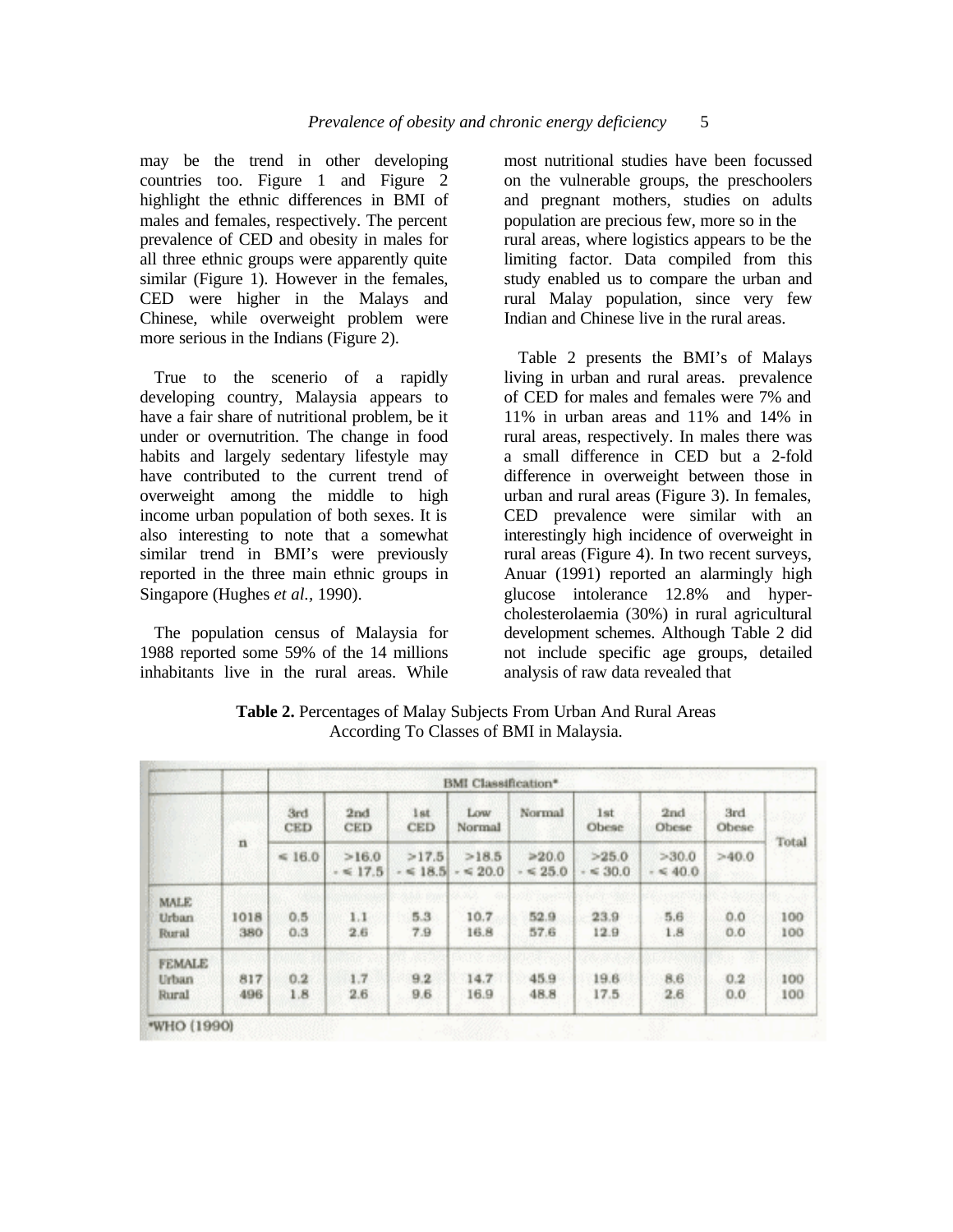



**Figure 4.** Percentages of Malay female subjects from urban and rural areas in Malaysia according to classes of BMI.

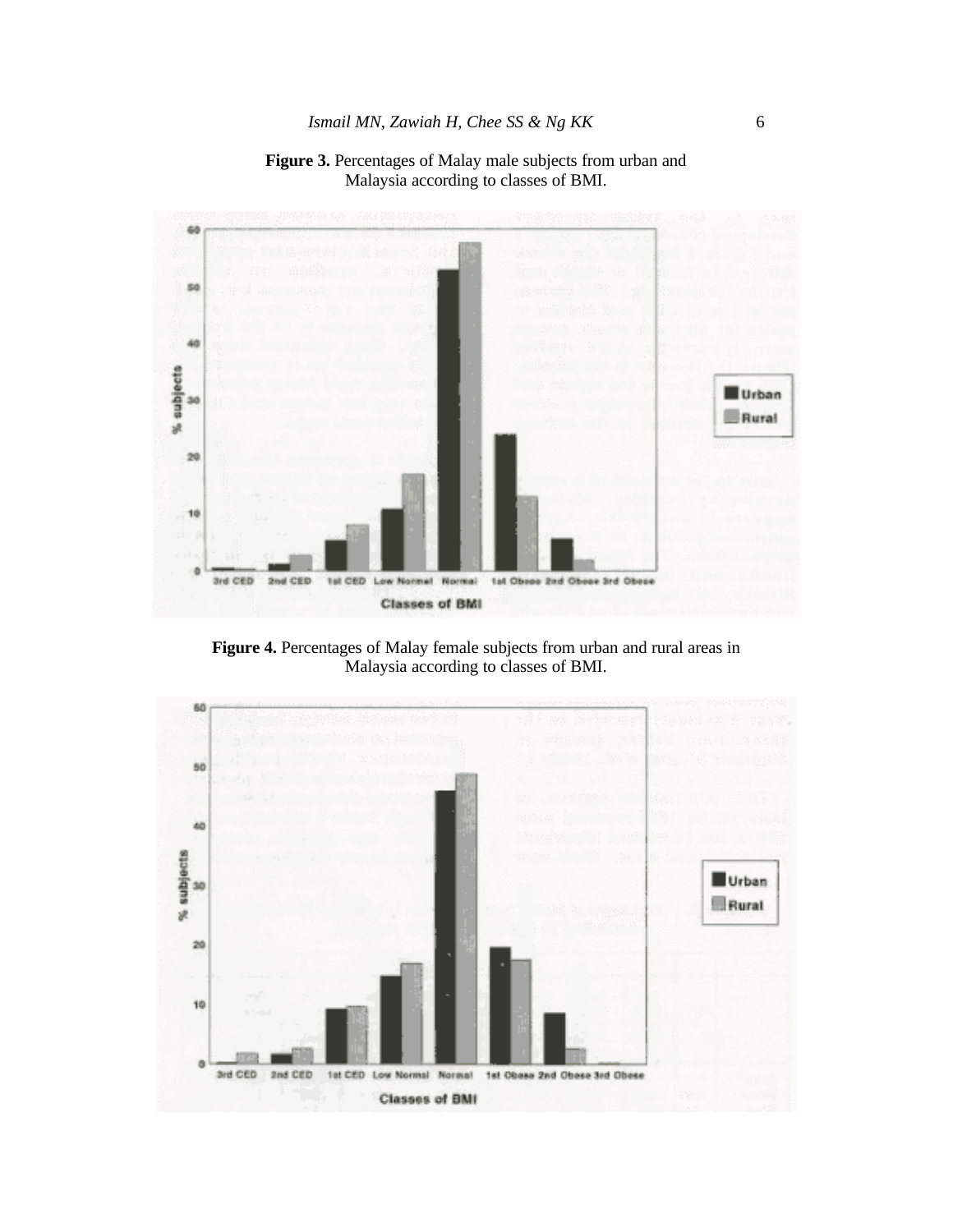| <b>Table 3.</b> The body mass index of some |                                |  |
|---------------------------------------------|--------------------------------|--|
|                                             | Asian populations <sup>1</sup> |  |

|                    |       | <b>MALES</b> | <b>FEMALES</b> |           |  |
|--------------------|-------|--------------|----------------|-----------|--|
|                    | Mecan | $%$ CED      | Mean           | $%$ $CED$ |  |
| China              | 21.1  | 11.3         | 21.6           | 13.3      |  |
| <b>India</b>       | 18.6  | 50.0         | 18.6           | 49.0      |  |
| Malaysia.          | 22.0  | 11.0         | 21.7           | 15.0      |  |
| Pakistan<br>(Sind) | 18.9  | 48.0         | 19.4           | 40.0      |  |
| <b>Vietnam</b>     | 18.3  | 28.0         | 19.9           | 29.0      |  |

**James & Ralph (1991)** 

many of the CED subjects in urban areas were university students aged between 20 - 24 years who incidently are from lowincome families and were more likely to be undernourished in the early years of life (Ismail, 1992).

CED based on BMI's of several Asian communities is shown Table 3. These preliminary data were compiled from reports received by FAQ. Surprisingly China seems to have a narrow distribution of BMIs with only a small proportion of Grade I or mild CED. In Vietnam about 28% of the adult population has CED. Data from Malaysia are not representative but CED may not be a problem (James & Ralph, 1991).

The lower limit of acceptable BMI, and hence of lean body mass (LBM), must depend in part on the level of physical activity that has to be maintained. Shetty (1984) has provided an interesting example where Indian labourer (BMI *<* 17.0) were classified physically fit by standard tests. However, it is difficult to imagine that their work output was optimum.

The relationship between BMI and percent body fat has been tested using smaller population sample (males  $n = 577$ , females n = 588). It was found that the correlation coefficients between BMI and percentage body fat (sums of four skinfolds) were 0.76  $(p < 0.05)$  for males and 0.79 ( $p < 0.05$ ) for females. To compare our results with adults from different part of the world, we plotted the Malaysian data together with Italian, New Guinea, Ethiopian, Somalian and British soldiers (James *et al.,* 1988) for males (Figure 5) and females (Figure 6). In both male and females, the proportion of body fat of Malaysian was at equivalent BMIs, to that of Italian and British (in males) and Italian (in females). The women in developing countries, as elsewhere, have a greater fat mass than men at each level of BMI.

There are limits to the amount of weight which an individual can lose if good health is to be maintained. It is argued that a BMI below 17.0 constitutes a risk to health and could lead to an impaired physical capacity (James *et aL,* 1988), while BMI of 12.0 may be the absolute lower limit compatible with life (Henry, 1990). In recent years several evidence were reported on the functional consequence of low BMI. For example, in India, a remarkable association of BMI with low birth weight has been reported and men with BMI less than 16.0, have a three fold greater mortality rate than those with BMI above 18.5 (Vaidya, 1994). The FAQ meeting in 1992 and WHO meeting in 1993 had brought together experts to discuss and address key issues related to BMI, namely; its relationship to illness, its thresholds for males and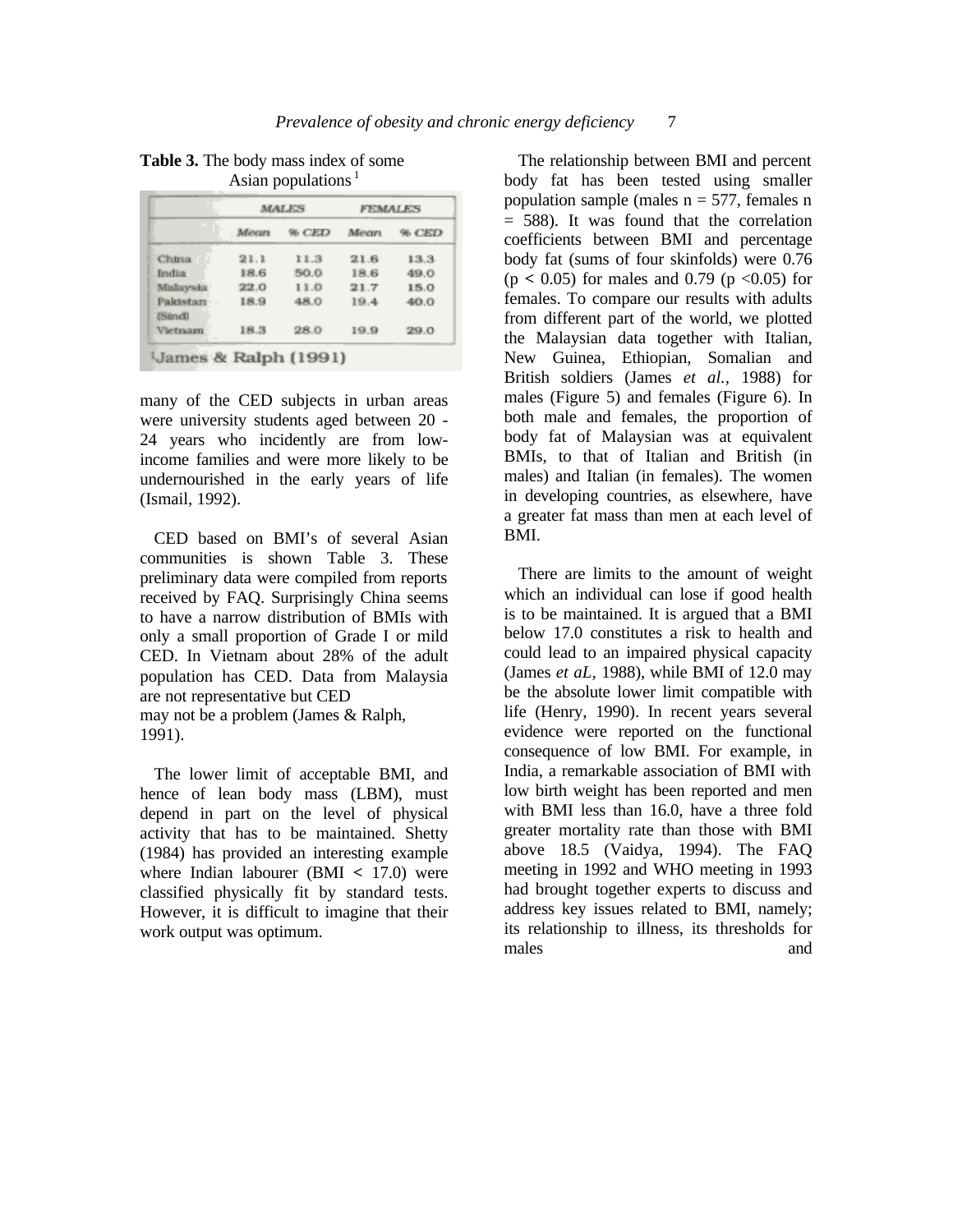

**Figure 5:** Body mass index and body fat in adult males from different parts of the world.



**Figure 6:** Body mass index and body fat in adult females from different parts of the world.

females, BMI and socio-economic conditions, seasonality, pregnancy, BMI and diet, BMI of mothers versus nutritional status of under 5 children and the use of BMI for monitoring impact of socioeconomic changes on nutritional status.

In conclusion, adult nutritional status have far too long been taken for granted and the BMI issue have provided the impetus for us to refocus our attention to improve the overall nutritional status of adults. The desire to know more accurately the role of BMI in the assessment of nutritional status

in adults should not be viewed as a mere academic exercise, but a basic agenda in nutrition research, particularly in the developing countries. BMI is an index of choice and its advantages far out-weighs its limitations. The present study revealed that in an urban setting, obesity was more prevalent in both males (29%) and females (26%) as compared to CED, % and 11%, respectively. Similar trends were observed in the rural areas where obesity incidence were higher in both males (15%) and females (20%) as compared to CED, 11% and  $14\%$ , respectively.